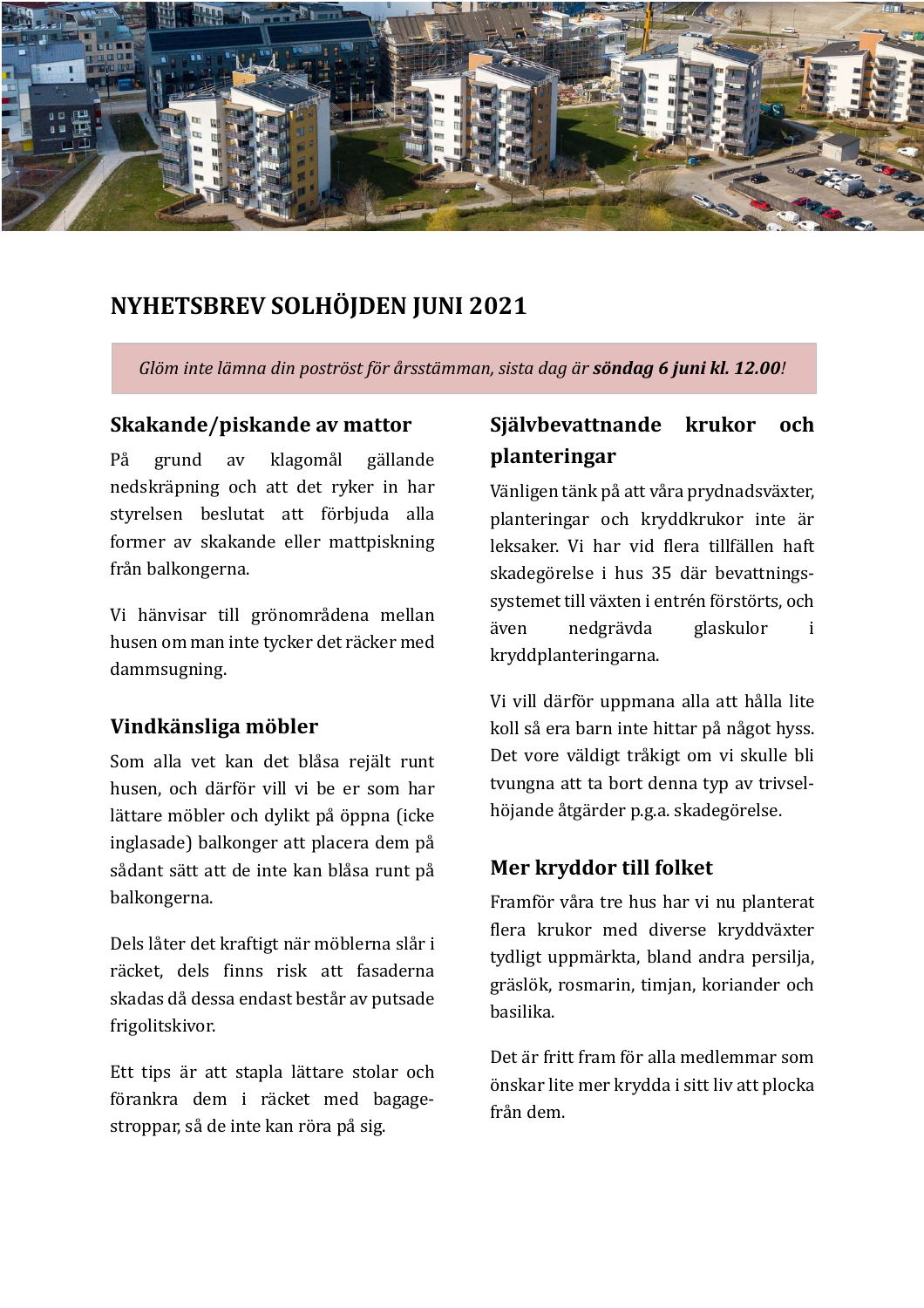

# **Överbliven jord bortskänkes**

Utanför hus 33 står en stor säck med jord som vi beställt till alla våra nya krukor, men vi har inte behövt använda allt och det är fritt fram att ta av den vid behov.

Jorden är beställd för att fungera lika bra till både prydnadsväxter som till plantering av kryddväxter o dylikt.

## **Solcellsanläggningen driftsatt**

Med undantag för en trasig växelriktare i hus 35 är vår solcellsanläggning nu driftsatt. Vi arbetar nu med de administrativa bitarna kring att få betalt för vår överskottsproduktion och få utbetalt det bidrag vi beviljats för ändamålet.

Vi hoppas kunna återkomma i kommande nyhetsbrev med vad vår solcellsanläggning producerar, och ser även över möjligheten att kunna presentera detta löpande på lämpligt vis på de infoskä rmar vi planerar till entréerna.

### **Montering av solfilm**

Det har inkommit önskemål från en medlem att montera solfilm för att minska vä rmeinstrålningen.

Styrelsen har för ändamålet tagit fram en policy att gälla vid solfilmsmontage, samt ett bra erbjudande på marknadens bästa solfilm. Se separat bifogat blad för mer information.

*Styrelsen*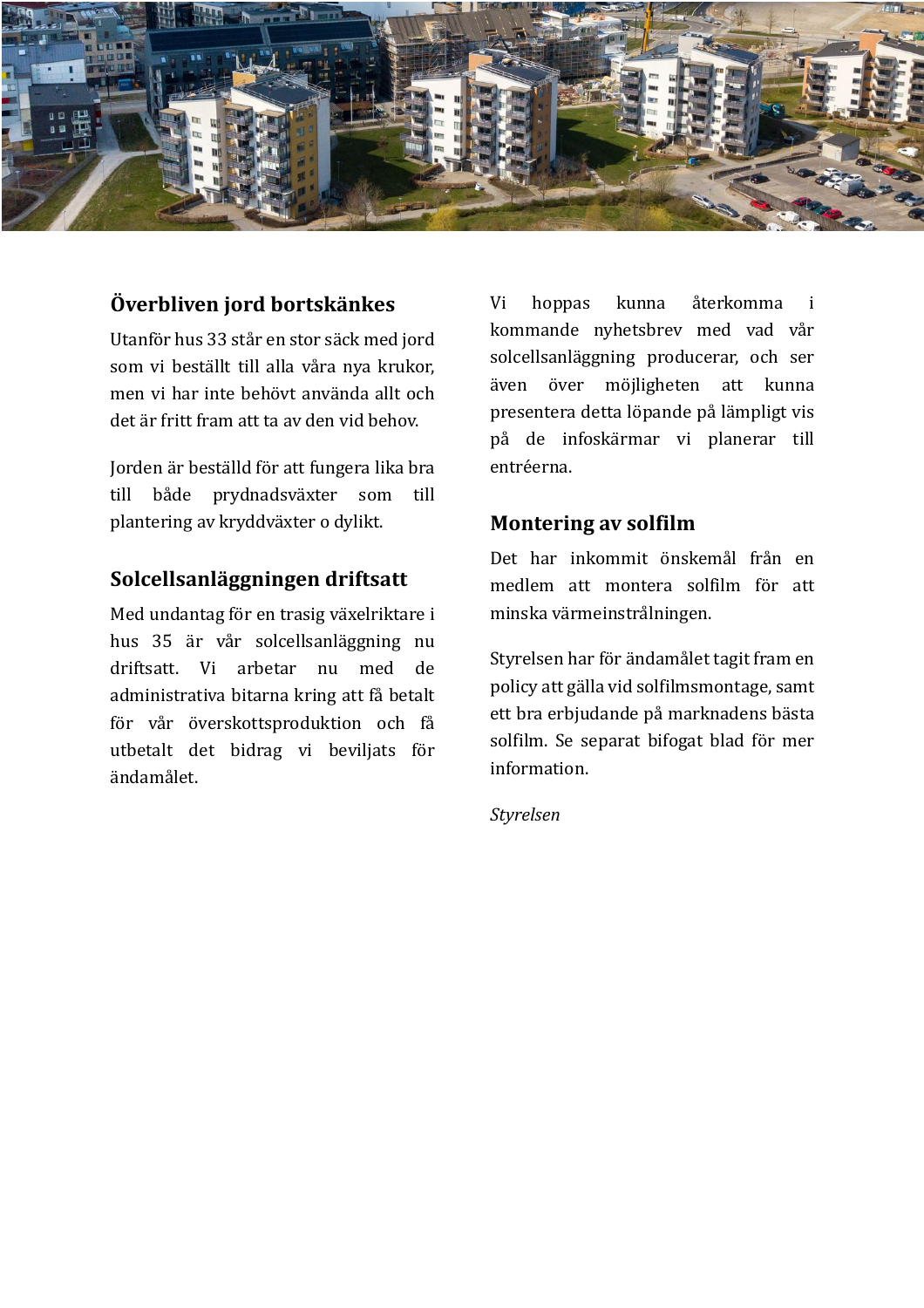

# **NEWSLETTER SOLHÖJDEN JUNE 2021**

*Don't forget to leave your postal vote for the AGM, last day is Sunday 6 June at 12.00<i>!* 

## **Shaking/whipping of carpets**

Due to complaints about littering and dusting, the board has decided to ban all forms of shaking or carpet whipping from the **balconies**.

We refer to the green areas between the houses if vacuuming isn't enough.

### **Wind-sensitive furniture**

As everyone knows, it can be really windy around the houses, and therefore we want to ask you who have lighter furniture and the like on open (nonglazed) balconies to place them in such a way that they don't move around on the balconies due to high wind speeds.

It makes a lot of noise when the furniture hits the railing, and there is also a risk for damage on the facades as they only consist of plastered Styrofoam boards.

A suggestion is to stack lighter chairs and anchor them in the railing with luggage straps, so they don't move around.

## **Self-watering pots and plantings**

Please keep in mind that our ornamental plants, plantings, and spice pots are not toys. We have on several occasions had damage in house 35 where the irrigation system for the plant in the entrance was destroyed and buried glass balls in the spice plantations.

We therefore would like to ask everyone to keep a little track, so your children don't do anything mischievous. It would be very unfortunate if we had to remove this type of well-being-enhancing measures due to damage.

## **More spices to the people**

In front of our three houses, we have planted several pots with various herbs clearly marked, including parsley, chives, rosemary, thyme, coriander, and basil.

It is free for all members who want to spice up their lives to pick from them.

registers and member information will be set up next to the front door.